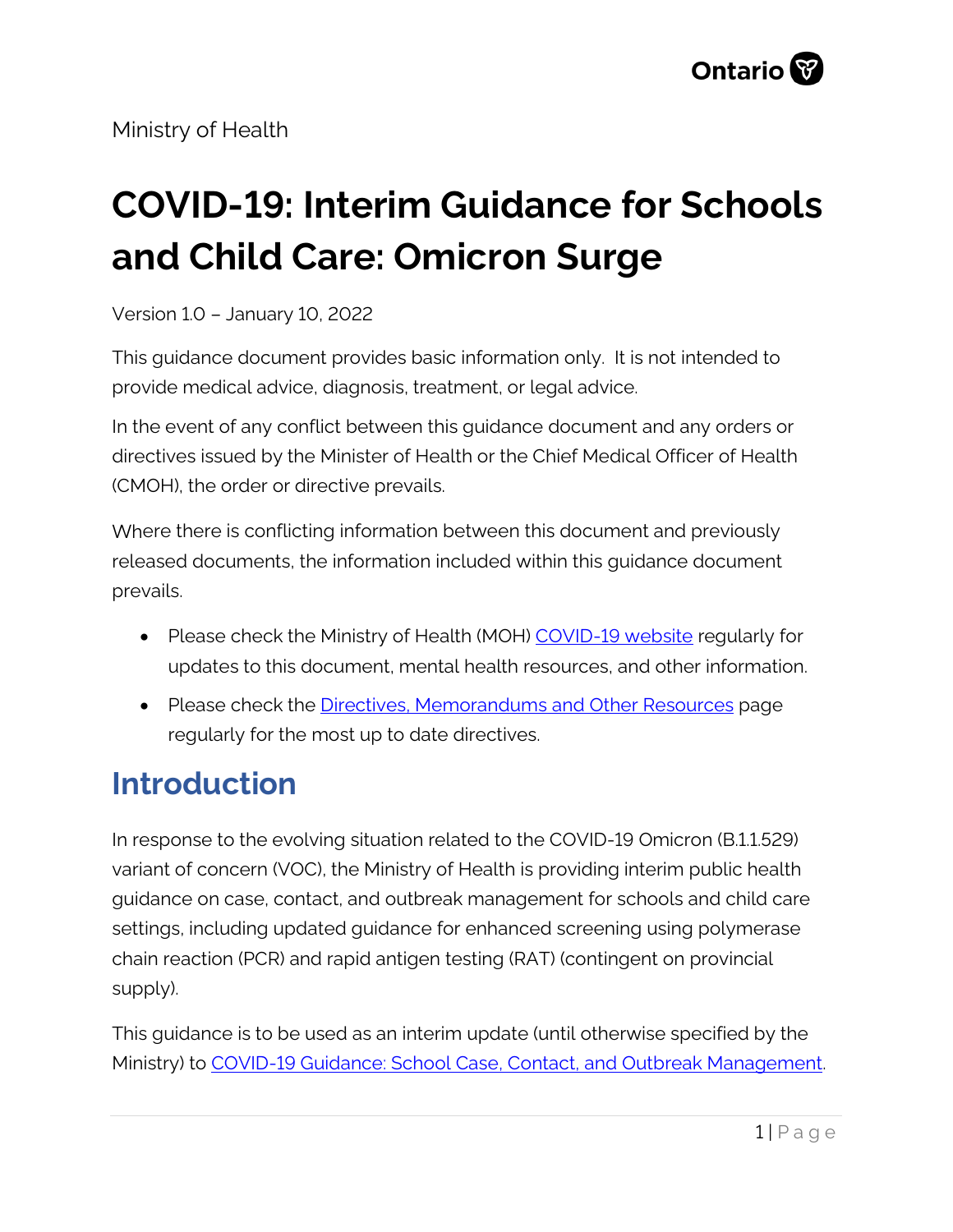

It is also to be used in conjunction with COVID-19 Integrated Testing & Case, Contact [and Outbreak Management Interim Guidance: Omicron Surge.](https://www.health.gov.on.ca/en/pro/programs/publichealth/coronavirus/docs/contact_mngmt/management_cases_contacts_omicron.pdf)

The government has continued to monitor the COVID-19 situation in the province, including ongoing risks related to variants of concern (VOCs). The current goal is to mitigate further transmission of Omicron in Ontario by managing individuals with the highest risk of transmission (e.g., household contacts, acute care, and congregate living contacts), and mitigating outbreaks and transmission among vulnerable individuals at risk of severe outcomes. Ontario continues to strive to mitigate morbidity and mortality from COVID-19, and to mitigate impacts on hospitals and the broader health system. The Ontario government is committed to keeping schools and child care settings open for in-person attendance.

Based on the epidemiology of Omicron, an updated public health approach for schools and child care settings is outlined below.

## **Symptom-based PCR and RAT Testing**

PCR tests or RATs (contingent on provincial testing supply), may be used when a child/student or staff member is exhibiting the following symptoms:

- Fever and/or chills: OR
- Cough; OR
- Shortness of breath; OR
- Decrease or loss of taste or smell; OR
- **Two or more of:**
	- o Runny nose/nasal congestion
	- o Headache
	- o Extreme fatigue
	- o Sore throat
	- o Muscle aches/joint pain
	- o Gastrointestinal symptoms (i.e. vomiting or diarrhea)

The use of take-home PCR self-collection kits will only be used in limited circumstances. These kits are to be provided only to symptomatic elementary/secondary students and education staff who become symptomatic while at school that would require PCR testing, as listed above.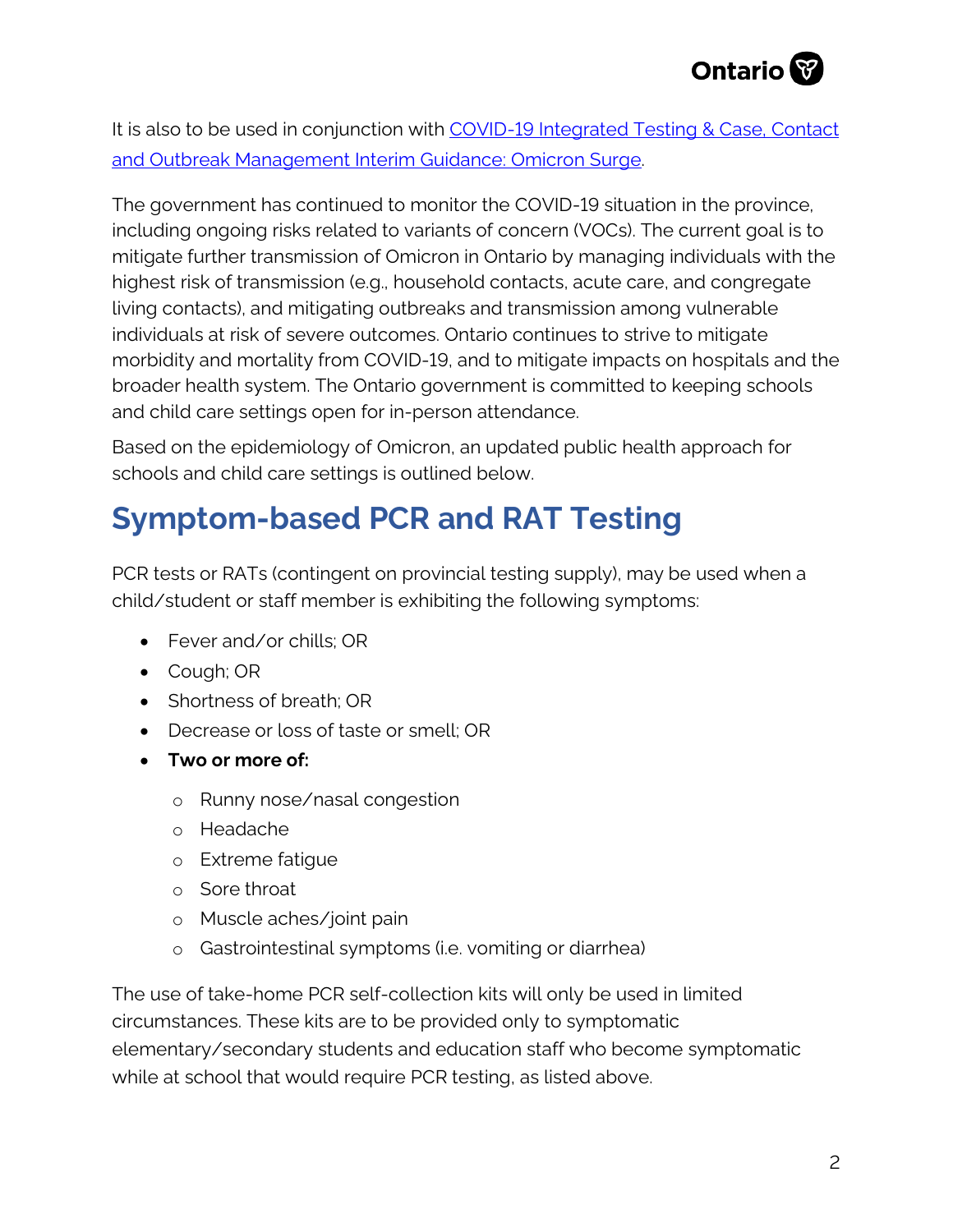

PCR self-collection kits will not be provided to individuals experiencing single symptoms that only require isolation until the symptom is improving for 24-48 hours (e.g., runny nose), or to entire cohorts/school populations.

While awaiting the results of a COVID-19 test, or if testing is not available, the individual and their household members, regardless of vaccination status, must remain at home and isolate as per the instructions below:

Where an individual is experiencing symptom(s) listed above and **does not have access** to a PCR test or RAT:

• The individual is presumed to have COVID-19 based on their symptoms and should isolate as per the below criteria for those who test positive on a RAT or PCR test. The number of Omicron cases is rising rapidly in Ontario such that individuals with symptoms indicative of COVID-19 can be presumed to be infected with COVID-19.

**All household members** of the symptomatic individual, regardless of vaccination status, should isolate while the symptomatic individual is isolating due to the high rate of transmission that may occur within households.

If they develop symptoms, they should follow isolation directions for symptomatic individuals and seek testing if eligible for testing.

Where an individual has **only one** of the following symptoms, or a different symptom (e.g., pink eye), the individual should isolate until symptoms are improving for at least 24 hours (or 48 hours if gastrointestinal symptoms are present), and household members are not required to isolate:

- Runny nose/nasal congestion
- Headache
- Extreme fatigue
- Sore throat
- Muscle aches/joint pain
- Gastrointestinal symptoms (i.e. vomiting or diarrhea)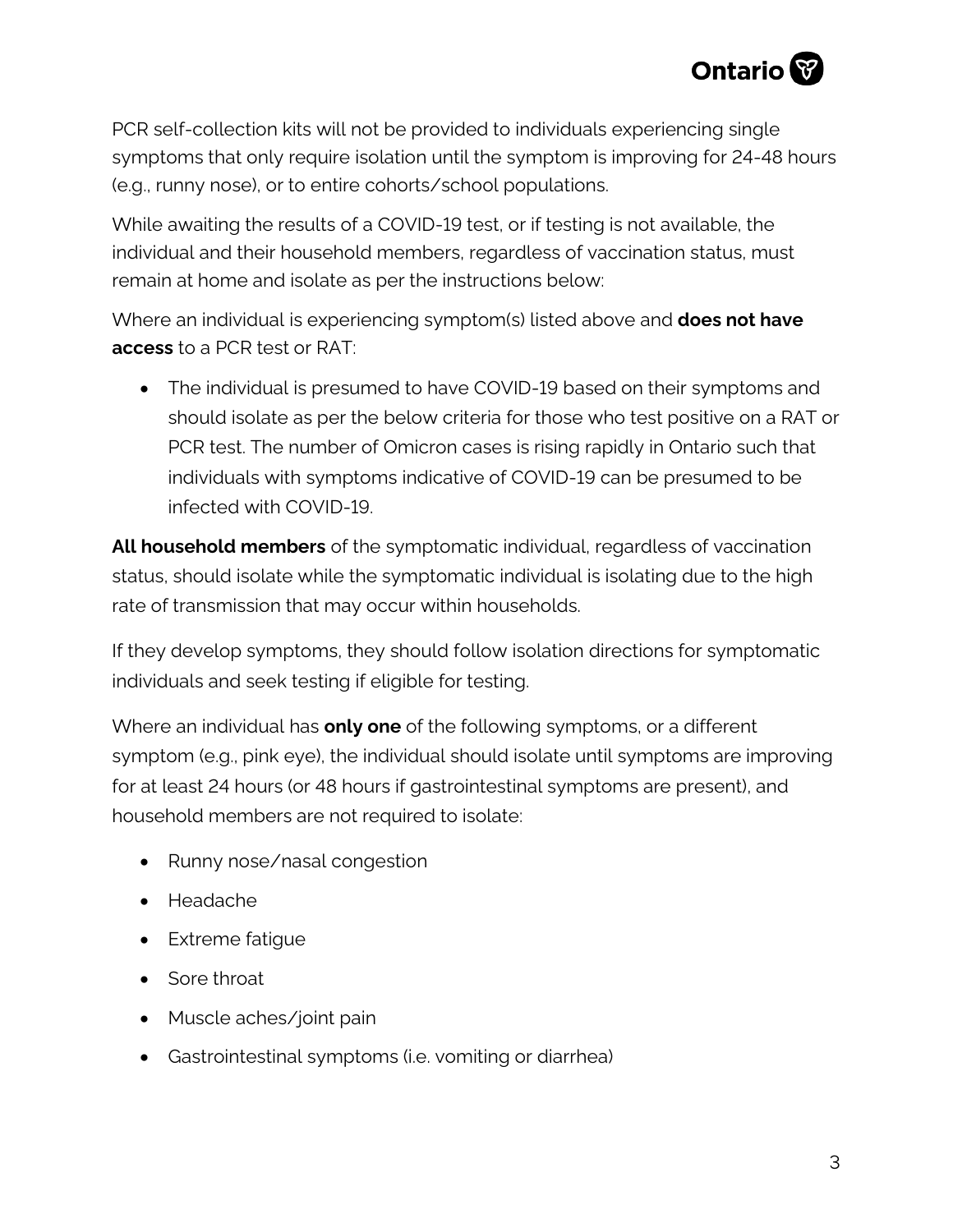

## **Test Results**

#### **Positive COVID-19 Test (PCR, rapid molecular, or rapid antigen)**

Individuals who test **positive** on a COVID-19 test (PCR, rapid molecular, or rapid antigen) should isolate immediately.

- If the individual is 12 years of age or older AND either partially vaccinated, or unvaccinated, they must isolate for **10 days** from the onset of symptoms, or from the date of their test (whichever came sooner).
- If the individual is immune compromised (regardless of age and vaccination status) they must isolate for **10 days** from the onset of symptoms, or from the date of their test (whichever came sooner).
- If the individual is 12 years of age or older AND fully vaccinated they must isolate for at least **5 days** from symptom onset **AND** until their symptoms have been improving for 24 hours (or 48 hours if gastrointestinal symptoms are present), whichever is longer in duration.
- If the individual is 11 years of age or younger (regardless of their vaccination status), they must isolate for at least **5 days** from symptom onset **AND** until their symptoms have been improving for 24 hours (or 48 hours if gastrointestinal symptoms are present), whichever is longer in duration.

**All household members** of an individual who tests positive, regardless of vaccination status, should isolate while the symptomatic individual is isolating. If they develop symptoms, they should follow isolation directions for symptomatic individuals, and seek testing if eligible/available.

#### **PCR**

• Public health units can send all school and child care related COVID-19 cases confirmed with a lab-based PCR test to the Provincial Workforce (PWF) for initial contact and managed per the COVID-19 Case, Contact and Outbreak [Management Interim Guidance: Omicron Surge.](https://www.health.gov.on.ca/en/pro/programs/publichealth/coronavirus/docs/contact_mngmt/management_cases_contacts_omicron.pdf)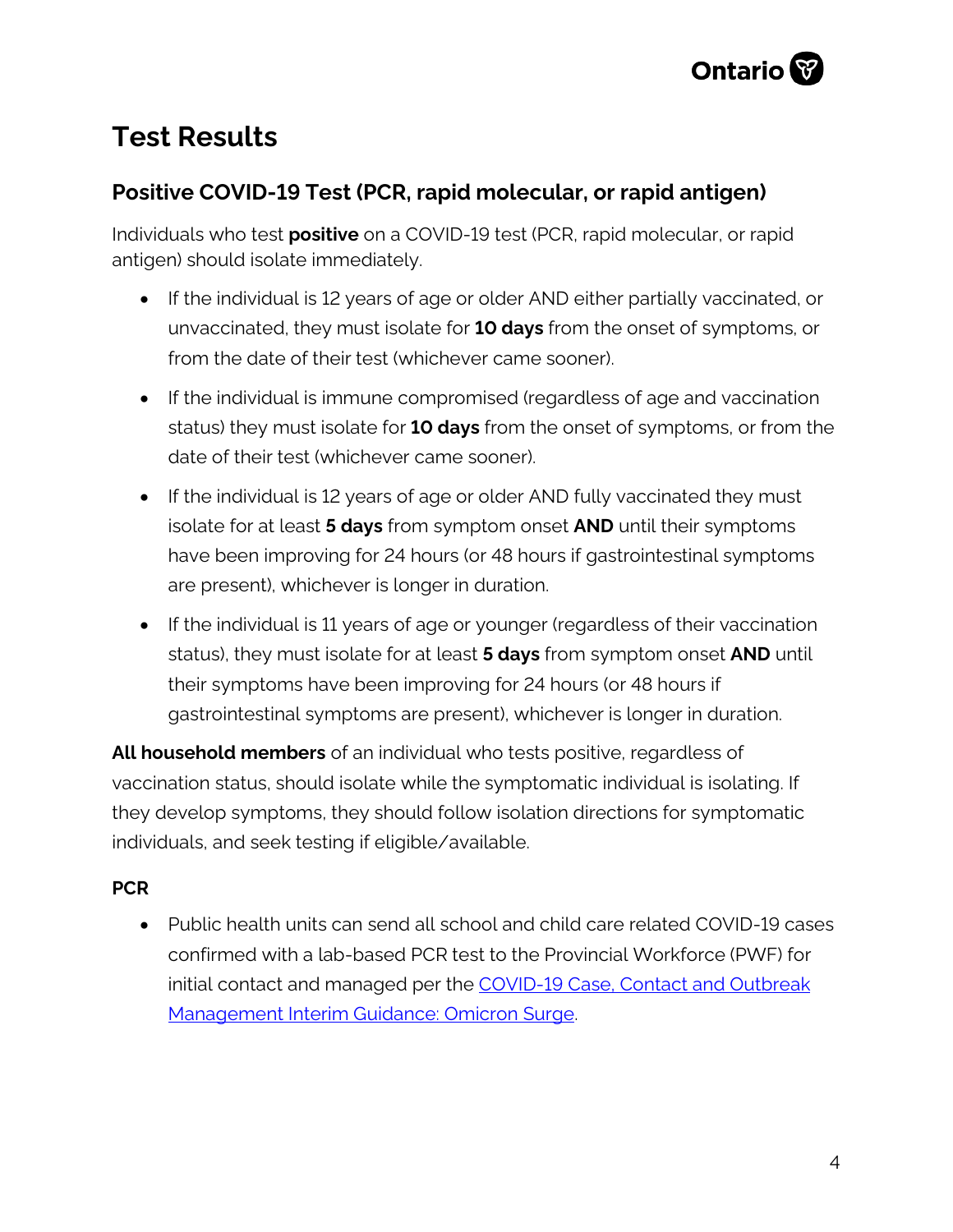

• The PWF will provide cases with isolation instructions as well as testing and isolation information to be passed onto their household members and other high-risk contacts (a virtual handout will be provided).

#### **RAT**

- A positive RAT is highly indicative that the individual has COVID-19. A positive RAT does NOT need to be confirmed with a PCR test.
- Positive RATs do NOT need to be reported to the public health unit, school or child care.

Note: There is no requirement for parent(s)/guardian(s) to report their child's PCR/RAT results to the school or child care as part of absence reporting.

#### **Negative COVID-19 Test**

#### **PCR**

Individuals who test **negative** on a PCR test must stay home until their symptom(s) have been improving for 24 hours (48 hours if gastrointestinal symptoms are present).

#### **RAT**

If two consecutive RATs, separated by 24-48 hours, are both negative, the symptomatic individual is less likely to have COVID-19 infection, and the individual should isolate until symptoms are improving for at least 24 hours (or 48 hours if gastrointestinal symptoms are present). The household members of the symptomatic individual with two negative tests may also discontinue isolation if there are two consecutive negative RAT results, separated by 24-48 hours.

## **Rapid Antigen Screen Testing: Ongoing Monitoring**

Screen testing is routine, systematic testing of people who are asymptomatic and without known exposure to a COVID-19 case, with the goal of identifying cases that are pre-symptomatic or asymptomatic.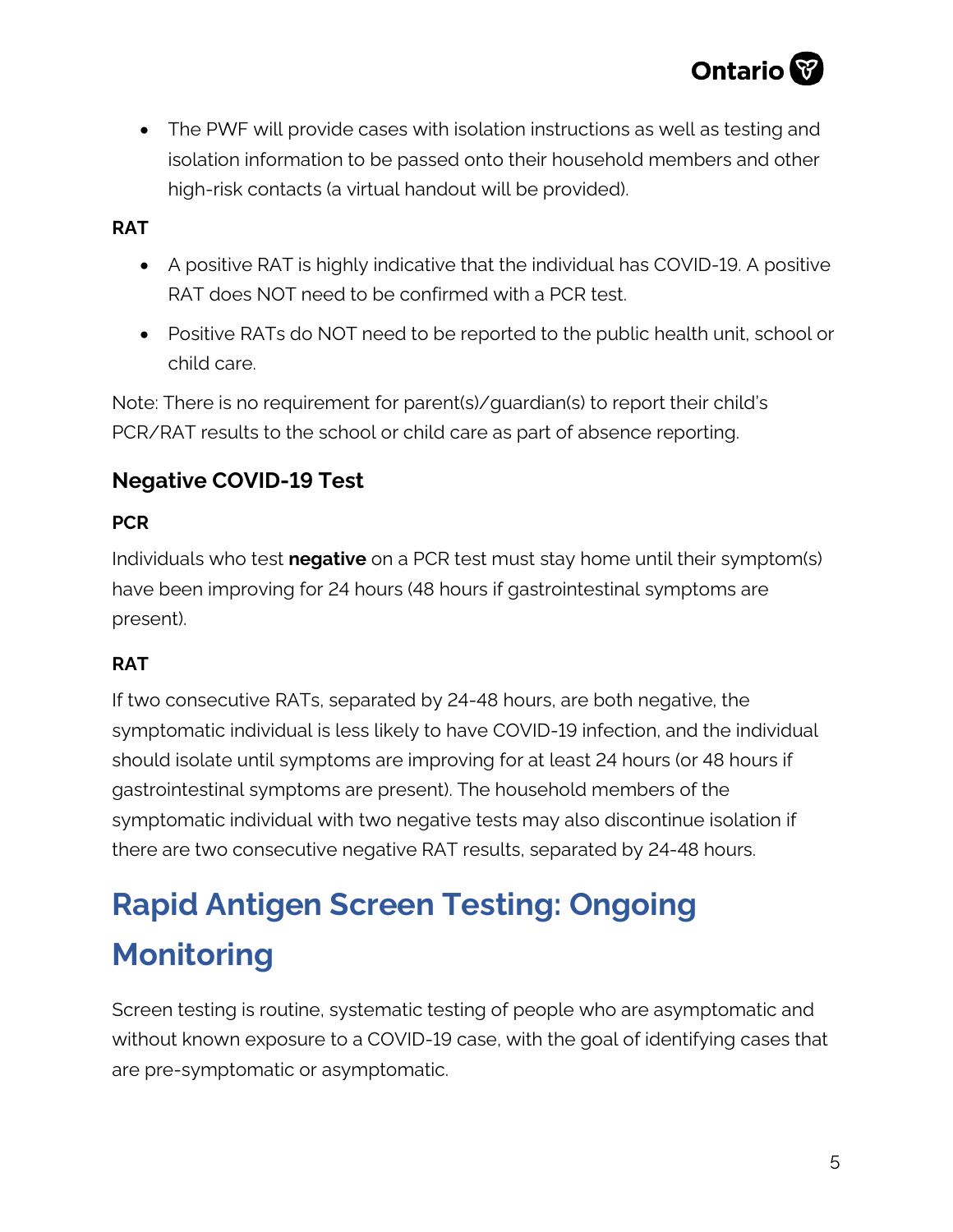

All staff who are not fully vaccinated against COVID-19 must continue to comply with all existing RAT and reporting requirements outlined in the COVID-19 Immunization Disclosure Policy for all publicly-funded school board employees, and staff in private schools and licensed child care settings. The Ministry of Education requires individuals subject to testing requirements under the COVID-19 Immunization Disclosure Policy to provide verification of negative test results and are subject to any reporting requirements as set out by the school boards.

Based on a public health unit's local risk assessment and **when supply is available**, screen testing is strongly recommended for all staff and students to support school and child care operations.

## **Updated Case and Contact Management for School and Child Care Related COVID-19 Cases**

### **Exposure to a Positive or Presumed COVID-19 Case**

All cases (i.e. people who test positive on PCR, rapid molecular, or rapid antigen test OR who are presumed positive) should notify high-risk contacts of their exposure.

Individuals only exposed at school with all public health measures in place are not generally considered high-risk contacts. However, depending on the nature and frequency of the interactions, specific individuals could be considered a high-risk contact (e.g., breakroom close unprotected contact). More information regarding who is considered a high-risk contact is outlined in the COVID-19 Integrated Testing [& Case, Contact and Outbreak Management Interim Guidance: Omicron Surge.](https://www.health.gov.on.ca/en/pro/programs/publichealth/coronavirus/docs/contact_mngmt/management_cases_contacts_omicron.pdf) Staff and students may be advised to self-isolate as a close contact based on their exposure to a case/symptomatic individual in the community.

Where a child, student, or staff member has been advised from a case that they may have been exposed to a positive case of COVID-19 at school, they should monitor for symptoms and seek testing if eligible/available, in alignment with [COVID-19 Integrated Testing & Case, Contact and Outbreak Management Interim](https://www.health.gov.on.ca/en/pro/programs/publichealth/coronavirus/docs/contact_mngmt/management_cases_contacts_omicron.pdf)  [Guidance: Omicron Surge.](https://www.health.gov.on.ca/en/pro/programs/publichealth/coronavirus/docs/contact_mngmt/management_cases_contacts_omicron.pdf) If the contact does not have symptoms, has not been advised to isolate due to an exposure to a case/symptomatic individual in the community, and continues to pass the **COVID-19 School and Child Care Screening**, they may continue to attend school or child care.